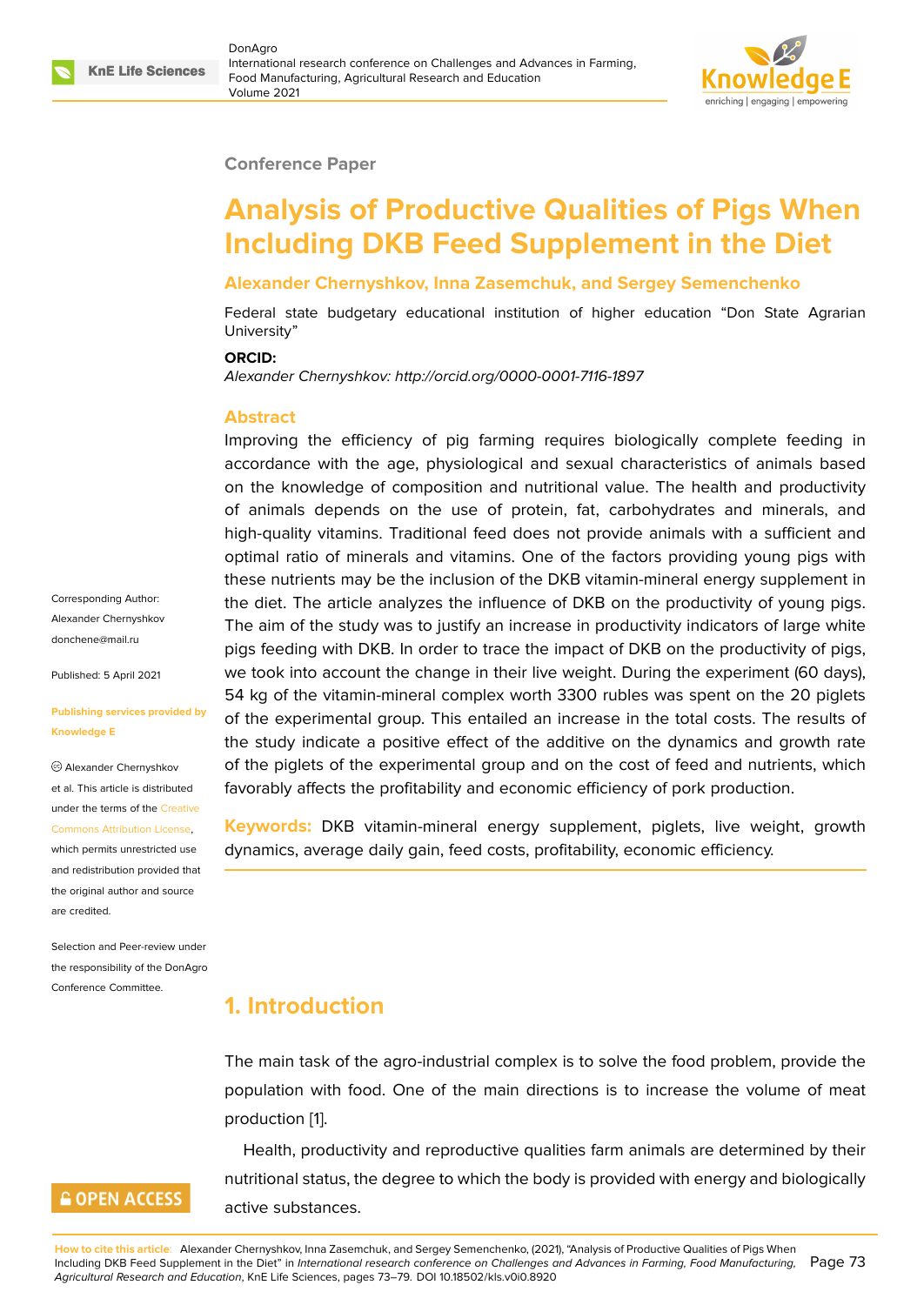Food deficiency is accompanied by the inability of the protective systems of the body to respond to adverse environmental impacts, which sharply increases the risk of many diseases. This problem can be quickly solved by creating a good forage base, using biologically active feed additives. The main task is to use the entire range of feed and biologically active feed additives as part of animal diets [2–4].

Improving meat quality requires improving feed quality. Only when fully supplied with nutrients does the animal's body display the max[im](#page-5-1)[um](#page-5-2) genetic potential of its productivity.

In the structure of pork production costs, feed costs amount to 60% or more. Therefore, one of the most likely methods of reducing the production cost is the rational use of available feed resources. It is necessary to use additives that contribute to the maximum extraction of nutrients from the feed [5–9].

The health and productivity of animals depends on the use of protein, fat, carbohydrates and minerals, and high-quality vitamins.

Numerous studies have found that the abse[nc](#page-5-3)[e](#page-5-4) or deficiency of vitamins is always accompanied by metabolic disorders, decreased reproductive abilities, deterioration of the nutritional value of animal products, and a decrease in the natural resistance of animals in all age periods [10–12].

The pork production industry of Rostov Region uses feed mixtures produced at farms and characterized by a low biological value and insufficient vitamin supply [13–15].

If there are no vitamin[s in](#page-5-5) [th](#page-6-0)e feed rations and in order to prevent the vitamin deficiency, it is recommended to add vitamin-mineral concentrates.

## **2. Research Purpose and Tasks.**

The aim of the study was to justify an increase in productivity indicators of large white pigs feeding with "DKB".

The following tasks were set:

- to study the effect of "DKB" on the dynamics of live weight;
- to study the cost of feed for the live weight gain;
- to analyze the economic efficiency of DKB.

### **3. Methods**

The research scheme is presented in Table 1.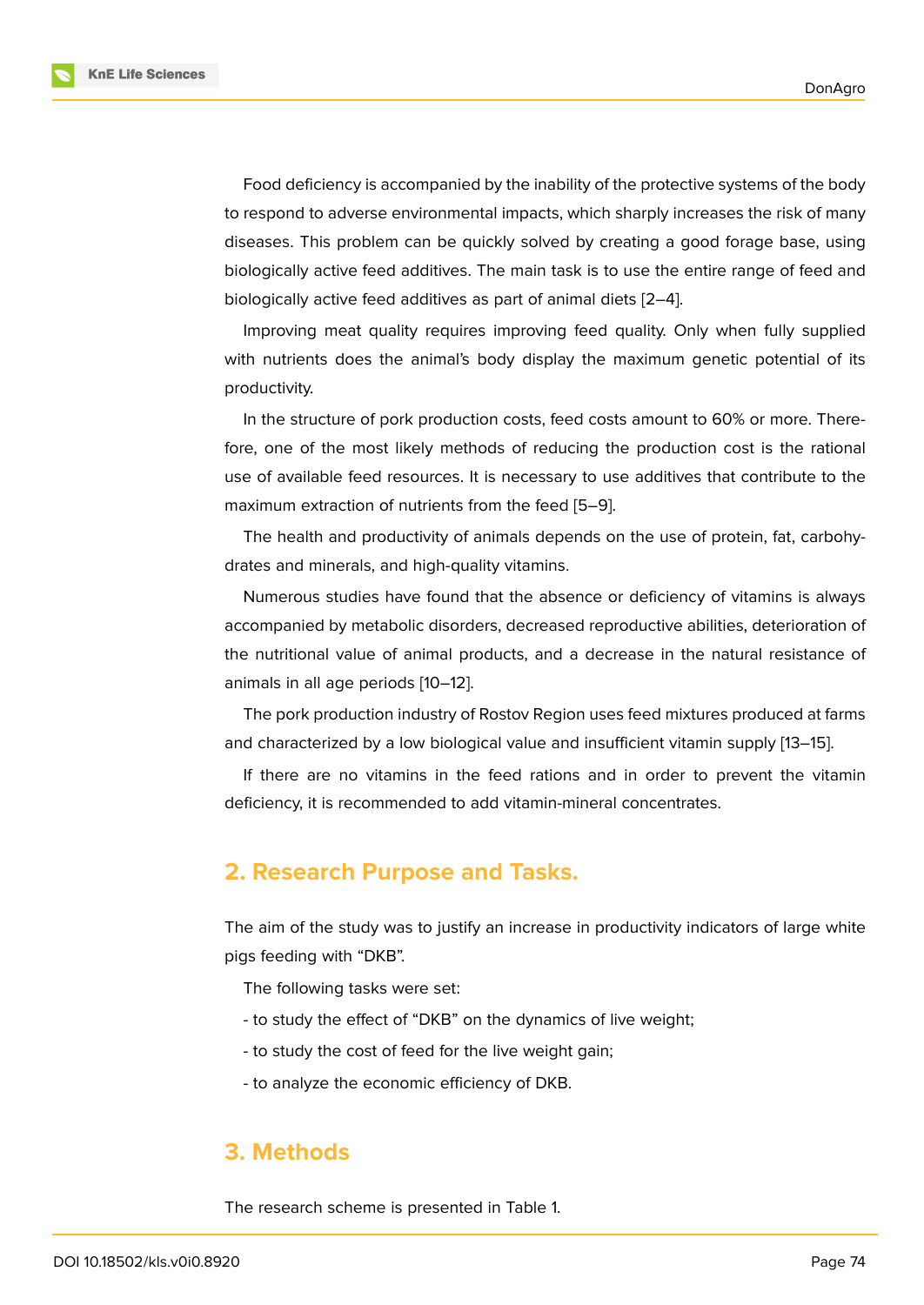

Animals of the control group received the main diet, balanced in all nutritional indicators according to the norms of feeding; animals of the experimental group received 45 g of "DKB".

| Group                | Number of animals | Live weight  | Feeding conditions                 |
|----------------------|-------------------|--------------|------------------------------------|
| Control group 1      | 20                | $16.3 + 0.4$ | Main diet (MD)                     |
| Experimental group 2 | 20                | $16.2 + 0.2$ | $MD + 45$ g/ animals<br><b>DKB</b> |

Throughout the experiment, the pigs were in the same conditions. Feeding is carried out two times a day.

The DKB supplement including organic acids is a dense, light-colored liquid with pleasant aroma. It includes glycerin, sorbitol, propylene glycol, L-carnitine, organic propionic and phosphoric acids, vitamins A, D, E, B1, B2, B3, B4, B6, B12, C, calcium chloride, phosphorus, cobalt, manganese, zinc, copper, and sulfur.

### **4. Results**

In order to trace the impact of the "DKB" on the productivity of pigs, we took into account the change in their live weight.

The results of control weighing showed that the pigs of the experimental group that received the additive had the highest dynamics of live weight gain (Table 2).

This was characteristic of the entire raising period (60 days). During the scientific and industrial experiment involving the use of "DKB", live weight gain was 27.3 kg, which is 2.9 kg more than in the control group.

The rate of live weight gain was calculated. During the scientific and production experiment, the average daily live weight gain was 455.0 g, which is 48.3 g or 11.9% higher than in group 1.

The average daily live weight gain indicators were stable throughout the entire growth period (60 days). (Table 3)

This indicates that the feed mixture used for the pigs of the experimental group had a better nutritional value due to the use of "DKB".

Based on the results of feed consumed and live weight gain dynamics, the cost of feed was calculated. Piglets of the experimental group spent 433.8 g of digestible protein per 1 kg of live weight gain, which is 8.8% lower than in the control group. (Table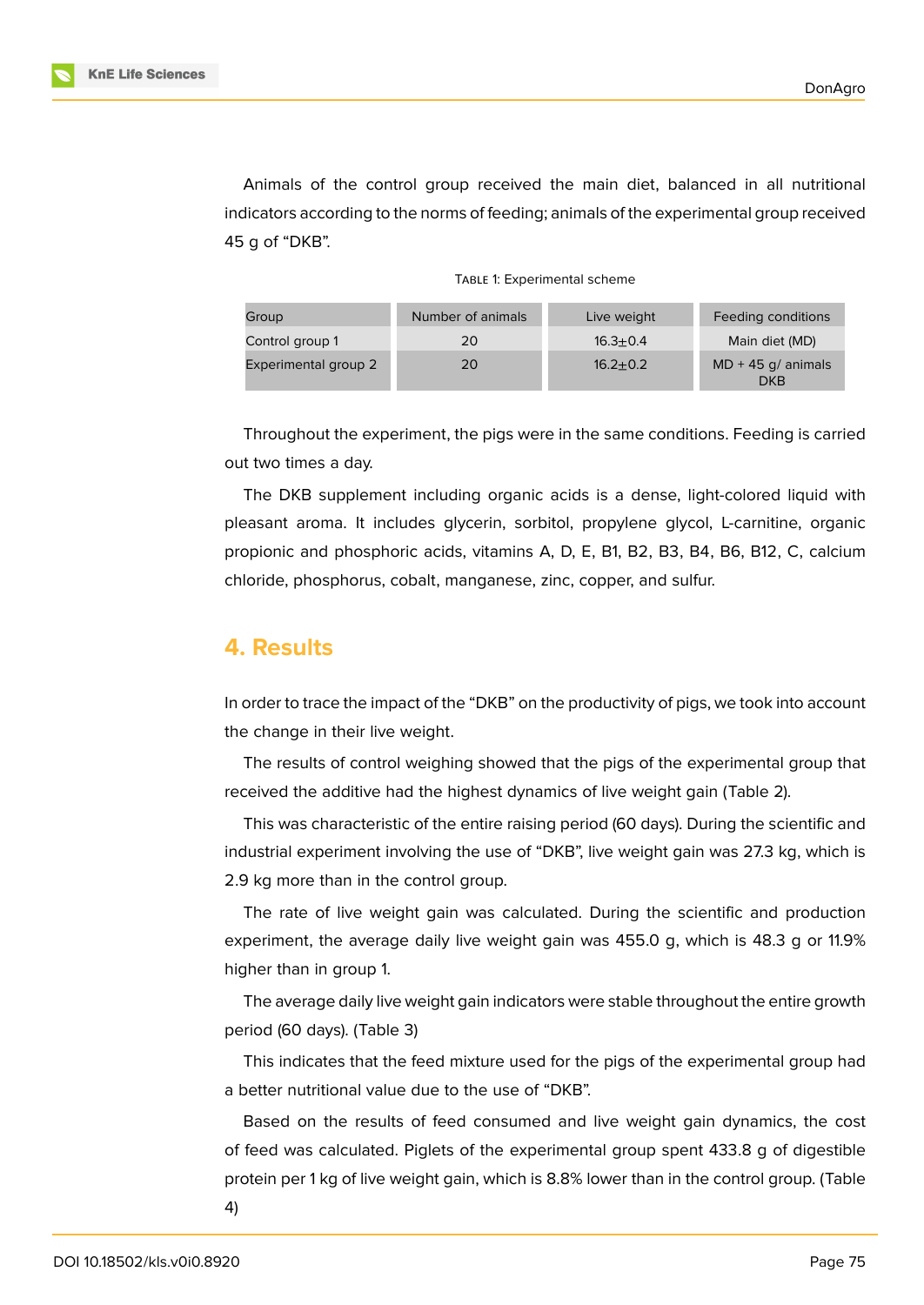| <b>Indicators</b>                                                                | Group         |                 |
|----------------------------------------------------------------------------------|---------------|-----------------|
|                                                                                  |               | $\mathsf{I}$    |
| The average live weight, kg:                                                     |               |                 |
| - at the beginning of the experiment                                             | $16.3 + 0.4$  | $16.2 + 0.41$   |
| - on the 10 <sup>th</sup> day of the experiment                                  | $19.0 + 0.38$ | $20.0 + 0.43$   |
| - on the 20 <sup>th</sup> day of the experiment                                  | $23.6 + 0.47$ | $24.1 \pm 0.40$ |
| - on the 30 <sup>th</sup> day of the experiment                                  | $27.6 + 0.51$ | $28.4 \pm 0.44$ |
| - on the 40 <sup>th</sup> day of the experiment                                  | $31.7 + 0.65$ | $33.1 \pm 0.57$ |
| - on the 50 <sup>th</sup> day of the experiment                                  | $36.2 + 0.61$ | $38.1 \pm 0.58$ |
| - on the 60 <sup>th</sup> day of the experiment Gross increase in live<br>weight | $40.7 + 0.59$ | $43.5 + 0.57$   |
|                                                                                  | 24.4          | 27.3            |
| % to group 1                                                                     | 100.0         | 111.9           |

### TABLE 2: Live weight gain dynamics

#### TABLE 3: The live weight gain rate

| Indicators                         | Group            |                  |
|------------------------------------|------------------|------------------|
|                                    |                  | $\mathbf{I}$     |
| Average live weight gain, kg       |                  |                  |
| at the beginning of the experiment |                  |                  |
| -10th day of the experiment        | $350.0 + 54.8$   | $380.0 + 62.3$   |
| -20th day of the experiment        | $380.0 + 63.1$   | 410.0 $\pm$ 49.6 |
| -30th day of the experiment        | $400.0 \pm 71.4$ | $430.0 + 65.2$   |
| -40th day of the experiment        | $410.0 + 55.8$   | $470.0 + 79.1$   |
| -50th day of the experiment        | $450.0 + 69.4$   | $500.0 + 49.5$   |
| -60th day of the experiment        | $450.0 + 58.4$   | $540.0 + 61.9$   |
| Average gain                       | $406.7 \pm 70.2$ | $455.0 + 47.3$   |
| % to group 1                       | 100.0            | 111.9            |

#### TABLE 4: Feed consumption per live weight gain

| <b>Indicators</b>                  | Group |              |
|------------------------------------|-------|--------------|
|                                    |       | $\mathsf{I}$ |
| Spent on 1 kg of live weight gain: |       |              |
| - feed units, kg                   | 4.15  | 4.01         |
| - % to group 1                     | 100.0 | 96.6         |
| - digestible protein, g            | 475.5 | 433.8        |
| % to group 1                       | 100.0 | 91.2         |

On average, for each kilogram of live weight gain, 4.01 feed units were used which is 3.45% lower than in the control group, but there were large differences in protein retention.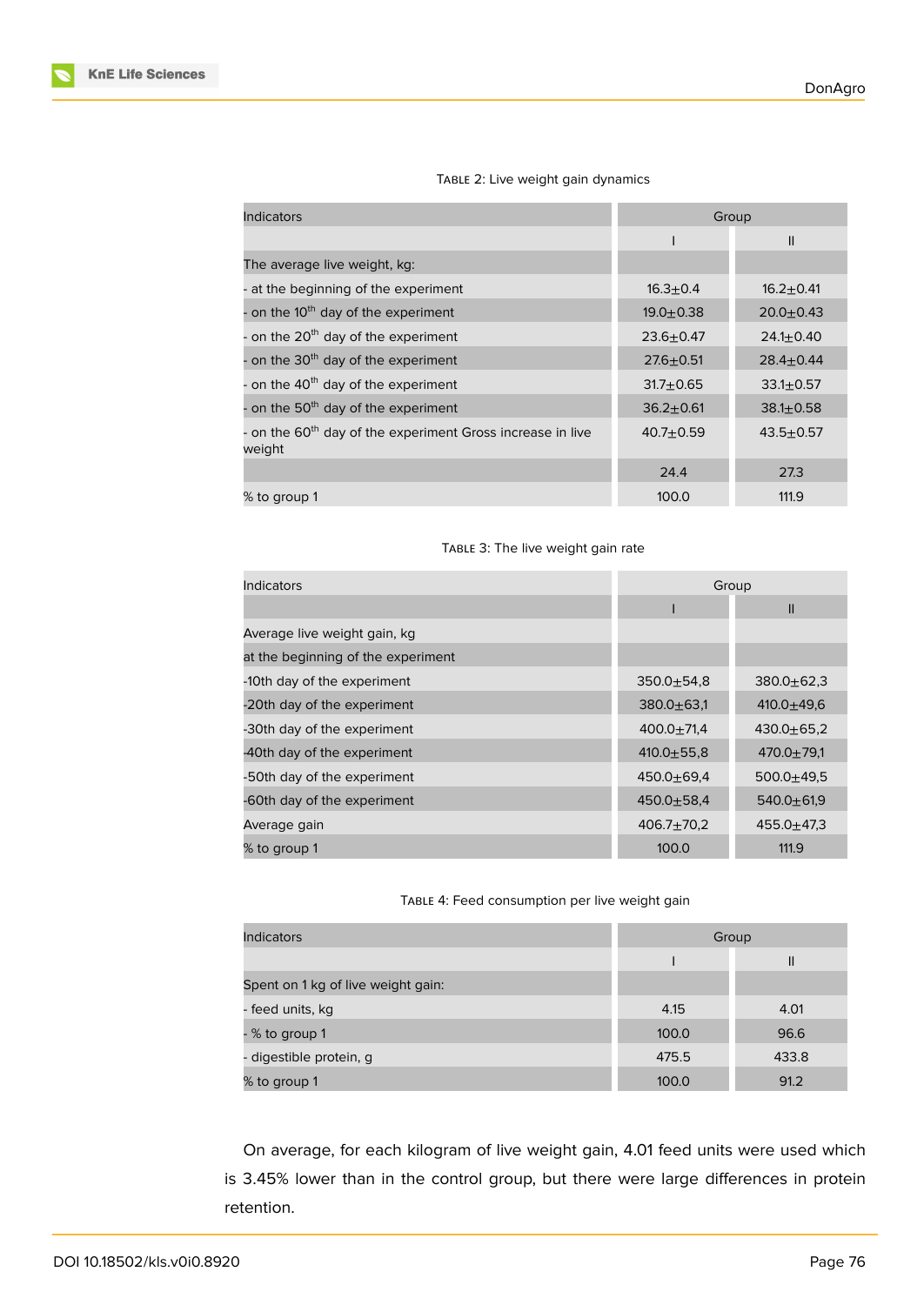

The above results confirm the opinion that the use of "DKB" increases the cost of feed per unit of live weight gain.

In the production of pork, special attention is paid to the cost of production. For this purpose, various methods are used. In the structure of pork production costs, feed accounts for more than 60%. Therefore, it is necessary to use cheaper feed, and feed products and additives must be checked for economic efficiency.

The absolute live weight gain amounted to 455 kg, which is 49 kg more than in the control group. As a result, the value of products in monetary terms amounted to 49,140 rubles, which is 5,220 rubles. higher than in the control group (Table 5).

During the experiment (60 days), 54 kg of the vitamin-mineral complex worth 3300 rubles were spent on 20 piglets of the experimental group. This entailed an increase in the total costs.

Profit due to the higher intensity of live weight gain amounted to 11300 rubles, which is 1920.0 rubles higher than in the control group.

| <b>Indicators</b>                       | Group |               |
|-----------------------------------------|-------|---------------|
|                                         |       | $\mathsf{II}$ |
| Number of animals                       | 20    | 20            |
| Duration, days                          | 60    | 60            |
| Average daily live weight gain, g       | 406.7 | 455.0         |
| Absolute live weight gain by groups, kg | 488   | 546.0         |
| Purchase prices, rub./kg                | 90    | 90            |
| Cost, rub.                              | 43920 | 49140         |
| Total expenses, rub.                    | 34540 | 37840         |
| Profit, rub.                            | 9380  | 11300         |
| Profitability, %                        | 27.2  | 29.9          |

TABLE 5: Economic efficiency of DKB

In the second experimental group, profitability was higher than in the control one by 2.7% (29.9%).

## **5. Conclusion**

Thus, the use of DKB in the diet of young pigs of the experimental group at a dose of 45 g per day increases the economic efficiency and profitability of pork production.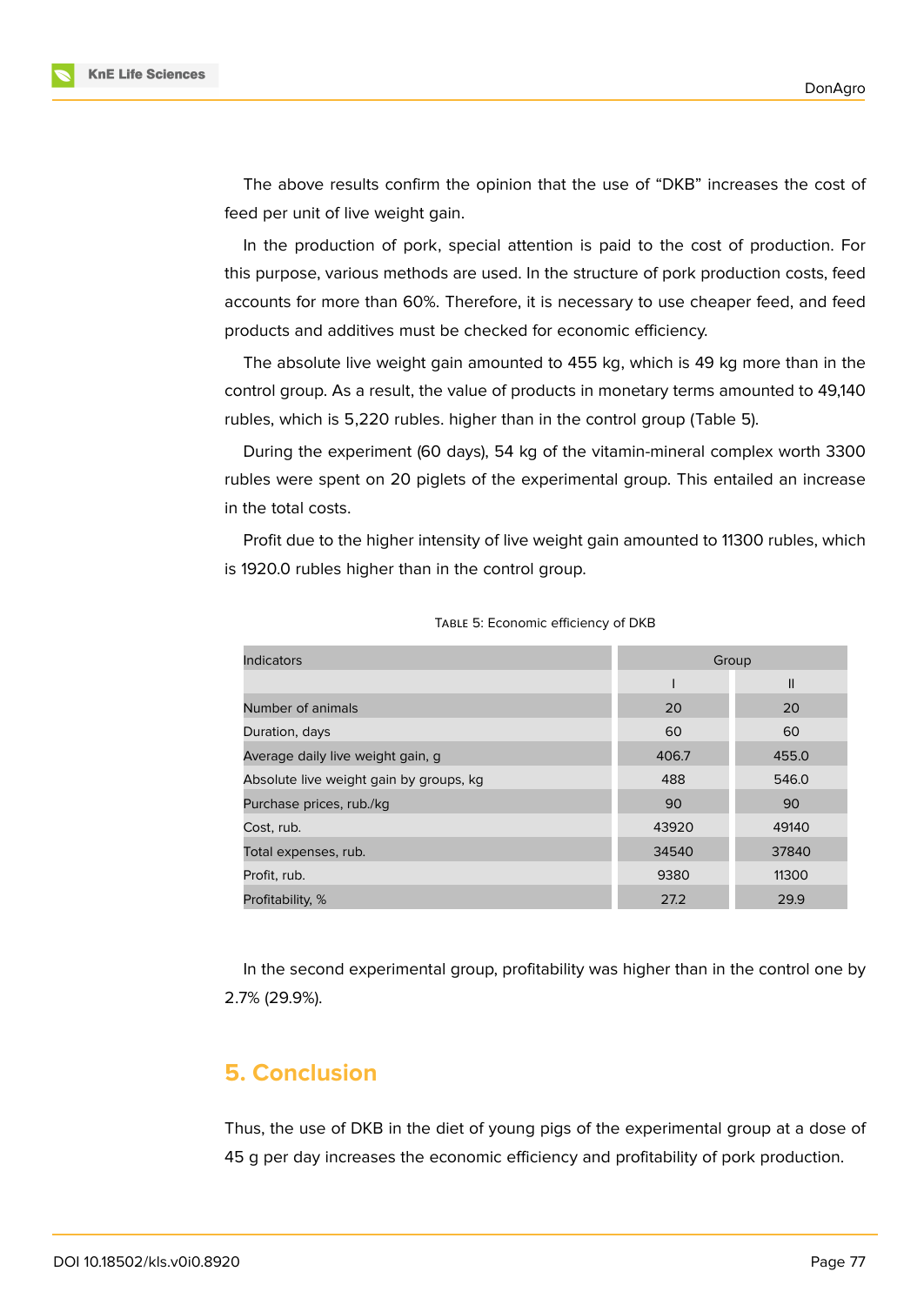

### **References**

- <span id="page-5-0"></span>[1] Smolentsev, S. Y. (2017). The Effect of a New Feed Supplement on Pigs. *Actual Issues of Improving the Technology of Production and Processing of Agricultural Products*, vol. 19, pp. 229-231.
- <span id="page-5-1"></span>[2] Dorozhkin, V. I., Pavlenko, G. I. and Pavlova, N. S. (2018). The Study of Biological Effects of Feed Additives based on Enzymes. *Russian Journal of Problems of Veterinary Sanitation, Hygiene and Ecology*, vol. 3, issue 27, pp. 101-106.
- [3] Dobruk, E. A., *et al*. (2004). The Use of Sapropel in the Protein-Vitamin-Mineral Supplements for Fattening Pigs. *Zootechnical Science of Belarus*, vol. 39, pp. 214- 216.
- <span id="page-5-2"></span>[4] Marusich, A. G. (2019). Efficiency of Pork Production using the Feed Additive "Mix-Oil". *Livestock and Veterinary Medicine*, vol. 1, pp. 61-65.
- <span id="page-5-3"></span>[5] Kabanov, A. C. (2017). Efficiency of Feeding Multi-Enzyme Complexes and a Probiotic Preparation in the Diets of Young Pigs. *Feeding of Farm Animals and Fodder Production*, vol. 12, pp. 37-49.
- [6] Barykin, A. A., *et al*. (2016). Mineral Supplement "Coretron" in the Diets of Young Fattening Pigs. *Political Internet Electronic Scientific Journal of the Kuban State Agrarian University*, vol. 120, pp. 515-526.
- [7] Nekrasov, R. V., *et al*. (2014). Energy Feed Supplement in the Diets of Fattened Young Pigs. *Pig Production*, vol. 8, pp. 29-31.
- [8] Grigoriev, V. S., Vinichenko, G. V. and Sharymova, N. M. (2015). Mineral Feed Supplement Vodnit in the Diet of Large White Pigs. *Bulletin of Samara State Agricultural Academy*, vol. 1, pp. 29-33.
- <span id="page-5-4"></span>[9] Li, P. F., *et al*. (2011). Effects of Fermented Potato Pulp on Performance, Nutrient Digestibility, Carcass Traits and Plasma Parameters of Growing-Finishing Pigs. *Asian-Australas Journal Animal Science*., vol. 24, pp. 1456-1463.
- <span id="page-5-5"></span>[10] Feng, J., *et al*. (2007). The Effect of Aspergillus Oryzae Fermented Soybean Meal on Growth Performance, Digestibility of Dietary Components and Activities of Intestinal Enzymes in Weaned Piglets. *Anim. Feed Science Technology*, vol. 134, pp. 295-303.
- [11] Hung, A. T. Y., *et al*. (2008). Effect of Probiotic Combination Fermented Soybean Meal on Growth Performance, Lipid Metabolism and Immunological Response of Growing-Finishing Pigs. *Asian Journal Animal Veterinary Advances.*, vol. 3, pp. 431- 436.